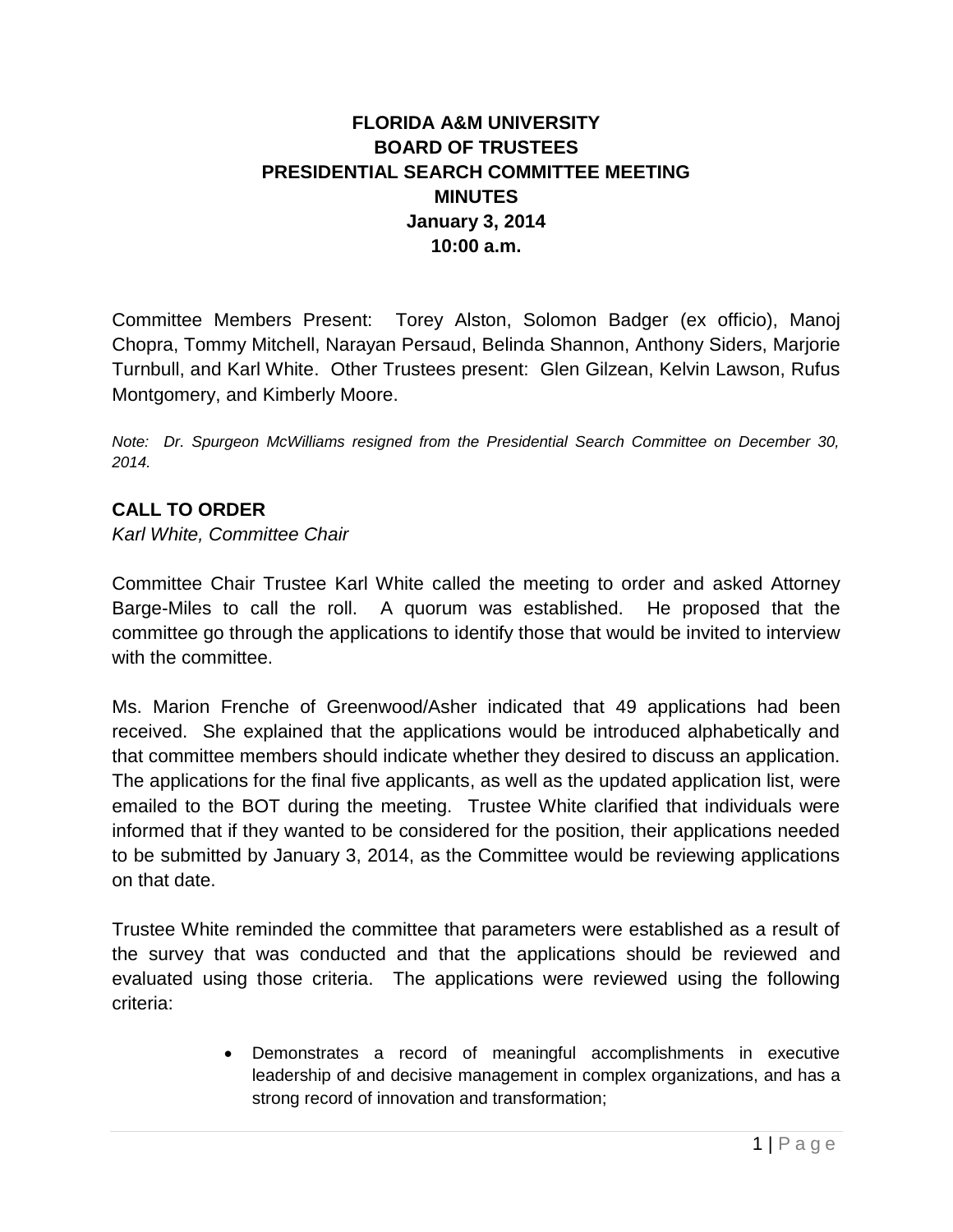- Appreciates and is committed to the quality, scope, complexity, and vitality of the University's land-grant mission and legacy;
- Demonstrates a record of fiscal leadership, strong financial oversight, and accountability;
- Possesses a sophisticated understanding of the fiscal complexity and structure of an academic research institution, and can lead the development of new and creative funding models, as well as optimize resources in a changing global economy and public higher education environment;
- Demonstrates an ability and commitment to working with the Board of Trustees to develop the University's priorities and strategic vision, leading the institution to successfully accomplishing them;

The results of the presidential search survey indicated the traits needed for FAMU's next leader: *(top five)*

Personality and Style

- Strategic thinker who always considers the long-term goals
- Ethical
- Aspires to constantly improve the reputation and ranking of the University
- A committed change agent who can forecast and propose new directions and programs
- A decisive leader who takes responsibility for decisionmaking

## Personal Experiences and Skills

- Successful administrative leadership in a large complex organization
- Prior experience with budget, finance and personnel management
- Successful fundraising track-record through personal involvement
- Experience leading a major organization through times of change
- Leading strategic planning efforts

## Vision and Mission

- Seeks real improvement in FAMU
- Plans to improve student success